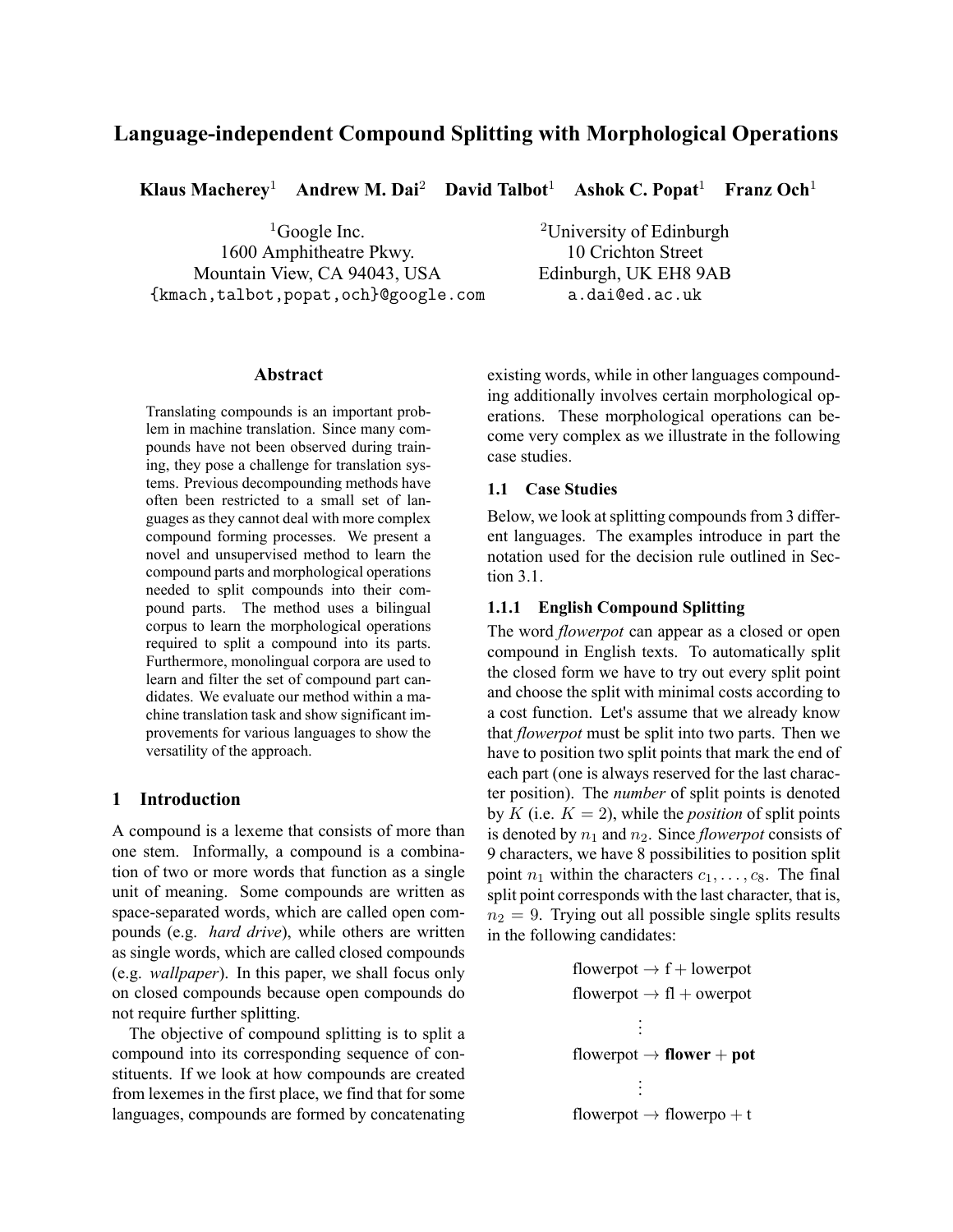If we associate each compound part candidate with a cost that reflects how frequent this part occurs in a large collection of English texts, we expect that the correct split *flower* + *pot* will have the lowest cost.

# **1.1.2 German Compound Splitting**

The previous example covered a case where the compound is constructed by directly concatenating the compound parts. While this works well for English, other languages require additional morphological operations. To demonstrate, we look at the German compound *Verkehrszeichen* (traffic sign) which consists of the two nouns *Verkehr* (traffic) and *Zeichen* (sign). Let's assume that we want to split this word into 3 parts, that is,  $K = 3$ . Then, we get the following candidates.

Verkehrszeichen *→* V + e + rkehrszeichen Verkehrszeichen *→* V + er + kehrszeichen . . . Verkehrszeichen *→* **Verkehr** + **s** + **zeichen** . . :<br>: Verkehrszeichen *→* Verkehrszeich + e + n

Using the same procedure as described before, we can lookup the compound parts in a dictionary or determine their frequency from large text collections. This yields the optimal split points  $n_1 = 7, n_2 =$  $8, n_3 = 15$ . The interesting part here is the additional *s* morpheme, which is called a linking morpheme, because it combines the two compound parts to form the compound *Verkehrszeichen*. If we have a list of all possible linking morphemes, we can hypothesize them between two ordinary compound parts.

# **1.1.3 Greek Compound Splitting**

The previous example required the insertion of a linking morpheme between two compound parts. We shall now look at a more complicated morphological operation. The Greek compound χαρτόκουτο (*cardboard box*) consists of the two parts χαρτί (*paper*) and κουτί (*box*). Here, the problem is that the parts χαρτό and κουτο are not valid words in Greek. To lookup the correct words, we must substitute the suffix of the compound part candidates with some other morphemes. If we allow

the compound part candidates to be transformed by some morphological operation, we can lookup the transformed compound parts in a dictionary or determine their frequencies in some large collection of Greek texts. Let's assume that we need only one split point. Then this yields the following compound part candidates:

```
χαρτόκουτο → χ + αρτόκουτο
χαρτόκουτο → χ + αρτίκουτο g2 : ό / ί
χαρτόκουτο → χ + αρτόκουτί g2 : ο / ί
           .
           .
           .
χαρτόκουτο → χαρτί + κουτί g1 : ό / ί ,
                              g2 : ο / ί
           .
           .
           .
χαρτόκουτο → χαρτίκουτ + ο g1 : ό / ί
χαρτόκουτο → χαρτίκουτ + ί g2 : ο / ί
```
Here,  $q_k : s/t$  denotes the *k*th compound part which is obtained by replacing string *s* with string *t* in the original string, resulting in the transformed part *gk*.

# **1.2 Problems and Objectives**

Our goal is to design a language-independent compound splitter that is useful for machine translation. The previous examples addressed the importance of a cost function that favors valid compound parts versus invalid ones. In addition, the examples have shown that, depending on the language, the morphological operations can become very complex. For most Germanic languages like Danish, German, or Swedish, the list of possible linking morphemes is rather small and can be provided manually. However, in general, these lists can become very large, and language experts who could provide such lists might not be at our disposal. Because it seems infeasible to list the morphological operations explicitly, we want to find and extract those operations automatically in an unsupervised way and provide them as an additional knowledge source to the decompounding algorithm.

Another problem is how to evaluate the quality of the compound splitter. One way is to compile for every language a large collection of compounds together with their valid splits and to measure the proportion of correctly split compounds. Unfortunately, such lists do not exist for many languages.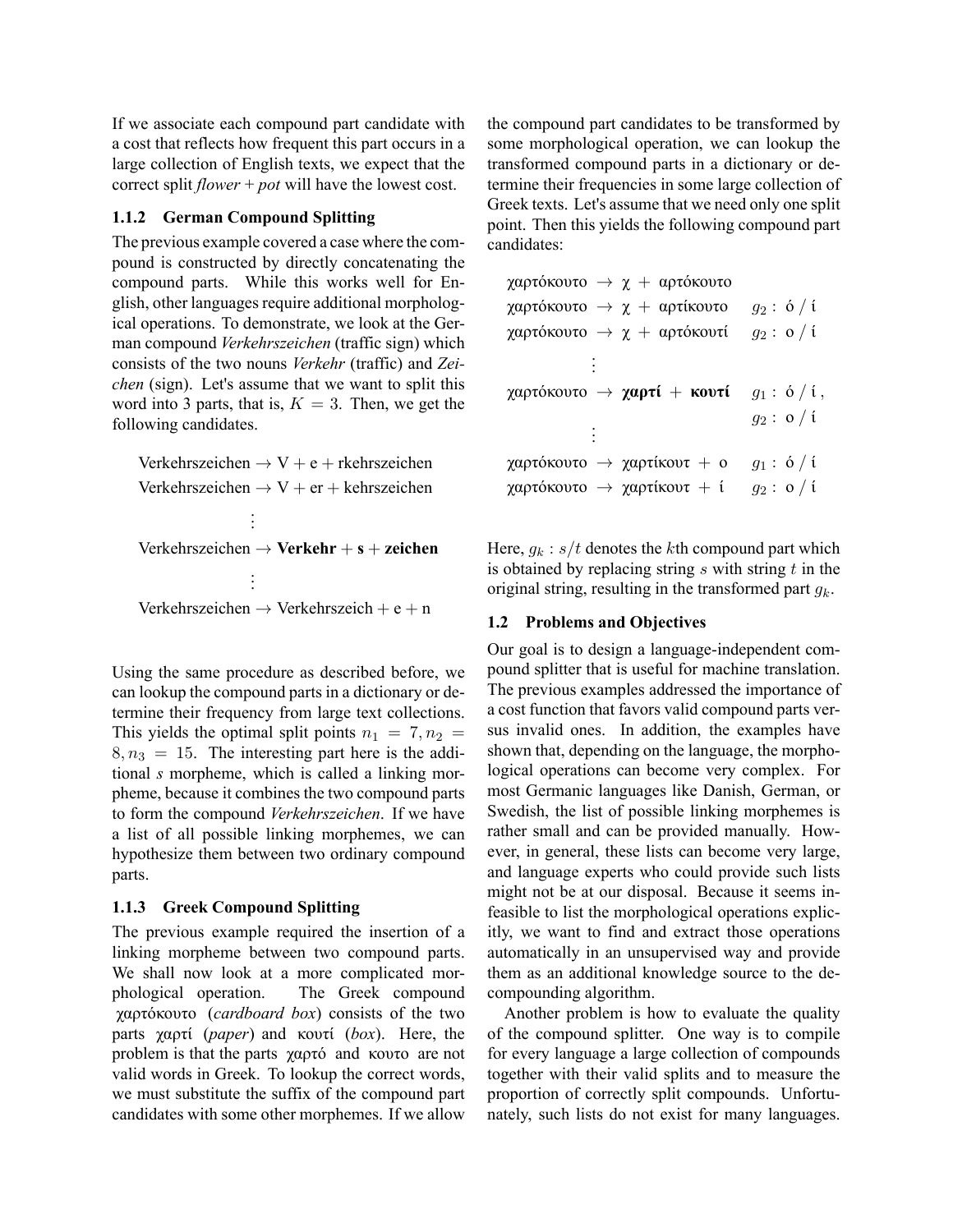While the training algorithm for our compound splitter shall be unsupervised, the evaluation data needs to be verified by human experts. Since we are interested in improving machine translation and to circumvent the problem of explicitly annotating compounds, we evaluate the compound splitter within a machine translation task. By decompounding training and test data of a machine translation system, we expect an increase in the number of matching phrase table entries, resulting in better translation quality measured in BLEU score (Papineni et al., 2002). If BLEU score is sensitive enough to measure the quality improvements obtained from decompounding, there is no need to generate a separate gold standard for compounds.

Finally, we do not want to split non-compounds and named entities because we expect them to be translated non-compositionally. For example, the German word *Deutschland* (Germany) could be split into two parts *Deutsch* (German) + *Land* (country). Although this is a valid split, named entities should be kept as single units. An example for a non-compound is the German participle *vereinbart* (agreed) which could be wrongly split into the parts *Verein* (club) + *Bart* (beard). To avoid overly eager splitting, we will compile a list of non-compounds in an unsupervised way that serves as an exception list for the compound splitter. To summarize, we aim to solve the following problems:

- Define a cost function that favors valid compound parts and rejects invalid ones.
- Learn morphological operations, which is important for languages that have complex compound forming processes.
- Apply compound splitting to machine translation to aid in translation of compounds that have not been seen in the bilingual training data.
- Avoid splitting non-compounds and named entities as this may result in wrong translations.

## **2 Related work**

Previous work concerning decompounding can be divided into two categories: monolingual and bilingual approaches.

Brown (2002) describes a corpus-driven approach for splitting compounds in a German-English translation task derived from a medical domain. A large proportion of the tokens in both texts are cognates

with a Latin or Greek etymological origin. While the English text keeps the cognates as separate tokens, they are combined into compounds in the German text. To split these compounds, the author compares both the German and the English cognates on a character level to find reasonable split points. The algorithm described by the author consists of a sequence of *if-then-else* conditions that are applied on the two cognates to find the split points. Furthermore, since the method relies on finding similar character sequences between both the source and the target tokens, the approach is restricted to cognates and cannot be applied to split more complex compounds.

Koehn and Knight (2003) present a frequencybased approach to compound splitting for German. The compound parts and their frequencies are estimated from a monolingual corpus. As an extension to the frequency approach, the authors describe a bilingual approach where they use a dictionary extracted from parallel data to find better split options. The authors allow only two linking morphemes between compound parts and a few letters that can be dropped. In contrast to our approach, those operations are not learned automatically, but must be provided explicitly.

Garera and Yarowsky (2008) propose an approach to translate compounds without the need for bilingual training texts. The compound splitting procedure mainly follows the approach from (Brown, 2002) and (Koehn and Knight, 2003), so the emphasis is put on finding correct translations for compounds. To accomplish this, the authors use crosslanguage compound evidence obtained from bilingual dictionaries. In addition, the authors describe a simple way to learn glue characters by allowing the deletion of up to two middle and two end characters.<sup>1</sup> More complex morphological operations are not taken into account.

Alfonseca et al. (2008b) describe a state-of-theart German compound splitter that is particularly robust with respect to noise and spelling errors. The compound splitter is trained on monolingual data. Besides applying frequency and probability-based methods, the authors also take the mutual information of compound parts into account. In addition, the

 $<sup>1</sup>$  However, the glue characters found by this procedure seem</sup> to be biased for at least German and Albanian. A very frequent glue morpheme like *-es-* is not listed, while glue morphemes like *-k-* and *-h-* rank very high, although they are invalid glue morphemes for German. Albanian shows similar problems.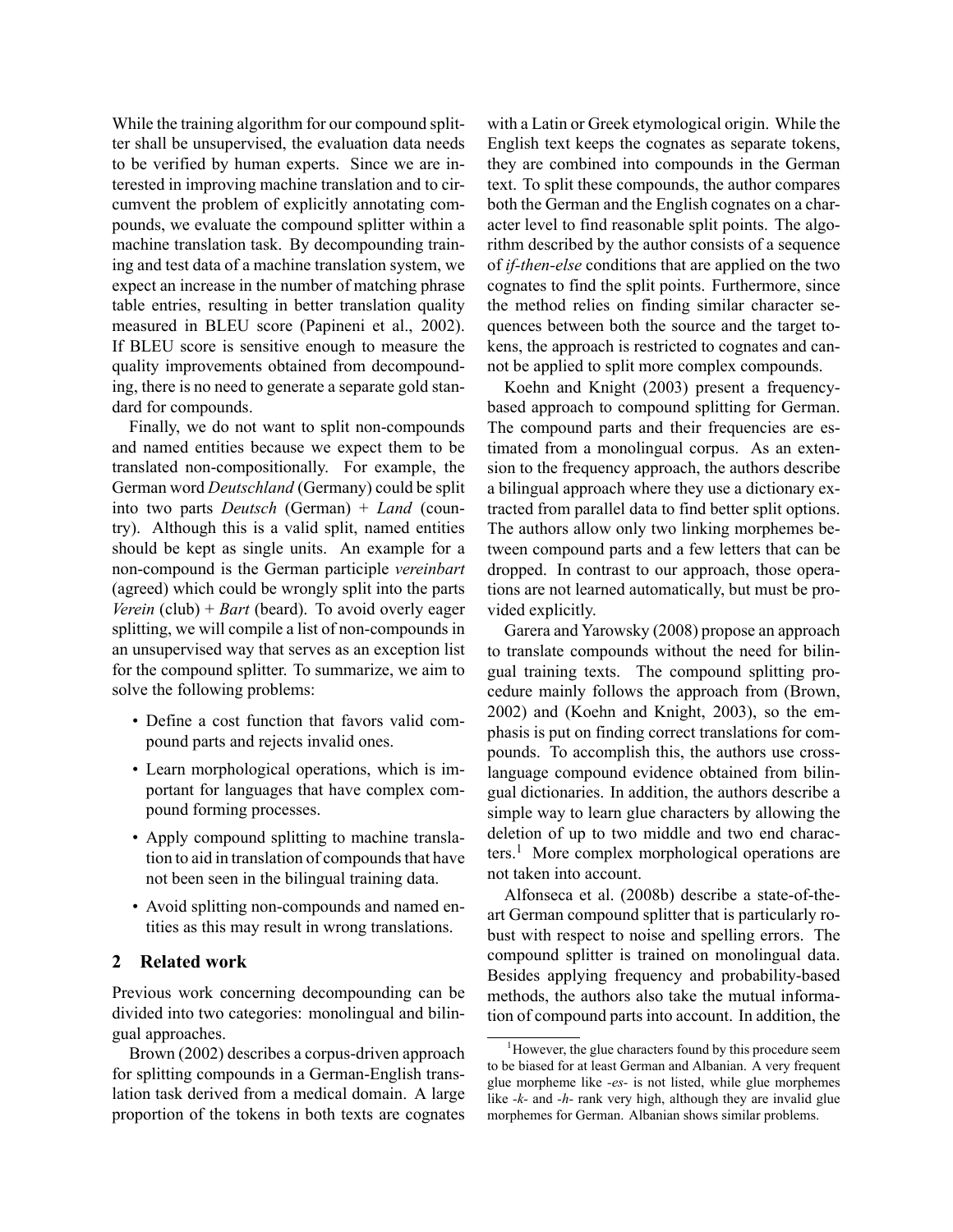authors look for compound parts that occur in different anchor texts pointing to the same document. All these signals are combined and the weights are trained using a support vector machine classifier. Alfonseca et al. (2008a) apply this compound splitter on various other Germanic languages.

Dyer (2009) applies a maximum entropy model of compound splitting to generate segmentation lattices that serve as input to a translation system. To train the model, reference segmentations are required. Here, we produce only single best segmentations, but otherwise do not rely on reference segmentations.

#### **3 Compound Splitting Algorithm**

In this section, we describe the underlying optimization problem and the algorithm used to split a token into its compound parts. Starting from Bayes' decision rule, we develop the Bellman equation and formulate a dynamic programming-based algorithm that takes a word as input and outputs the constituent compound parts. We discuss the procedure used to extract compound parts from monolingual texts and to learn the morphological operations using bilingual corpora.

## **3.1 Decision Rule for Compound Splitting**

Given a token  $w = c_1, \dots, c_N = c_1^N$  consisting of a sequence of  $N$  characters  $c_i$ , the objective function is to find the optimal number  $\hat{K}$  and sequence of split points  $\hat{n}_0^{\hat{K}}$  such that the subwords are the constituents of the token, where<sup>2</sup>  $n_0 := 0$  and  $n_K := N$ :

$$
w = c_1^N \rightarrow (\hat{K}, \hat{n}_0^{\hat{K}}) =
$$
  
\n
$$
= \underset{K, n_0^K}{\arg \max} \{ \Pr(c_1^N, K, n_0^K) \} \tag{1}
$$
  
\n
$$
= \underset{K, n_0^K}{\arg \max} \{ \Pr(K) \cdot \Pr(c_1^N, n_0^K | K) \}
$$
  
\n
$$
\approx \underset{K, n_0^K}{\arg \max} \{ n(K) \cdot \prod_{i=1}^K n(c_i^{n_k} | m_i \cdot | K) \}.
$$

$$
\approx \underset{K, n_0^K}{\arg \max} \left\{ p(K) \cdot \prod_{k=1} p(c_{n_{k-1}+1}^{n_k}, n_{k-1}|K) \cdot \right. \\
 \left. \cdot p(n_k|n_{k-1}, K) \right\} \tag{2}
$$

with  $p(n_0) = p(n_K | \cdot) \equiv 1$ . Equation 2 requires that token *w* can be fully decomposed into a sequence

of lexemes, the compound parts. Thus, determining the optimal segmentation is sufficient for finding the constituents. While this may work for some languages, the subwords are not valid words in general as discussed in Section 1.1.3. Therefore, we allow the lexemes to be the result of a transformation process, where the transformed lexemes are denoted by  $g_1^K$ . This leads to the following refined decision rule:

$$
w = c_1^N \to (\hat{K}, \hat{n}_0^{\hat{K}}, \hat{g}_1^{\hat{K}}) =
$$
  
= arg max { Pr( $c_1^N, K, n_0^K, g_1^K$ )}  
 $K, n_0^K, g_1^K$  (3)

$$
= \underset{K, n_0^K, g_1^K}{\arg \max} \left\{ \Pr(K) \cdot \Pr(c_1^N, n_0^K, g_1^K | K) \right\} \tag{4}
$$

$$
\approx \underset{K, n_0^K, g_1^K}{\arg \max} \left\{ p(K) \cdot \prod_{k=1}^K \underbrace{p(c_{n_{k-1}+1}^{n_k}, n_{k-1}, g_k|K)}_{\text{compound part probability}} \right\}.
$$
\n
$$
\cdot p(n_k|n_{k-1}, K) \}
$$
\n(5)

The compound part probability is a zero-order model. If we penalize each split with a constant split penalty *ξ*, and make the probability independent of the number of splits  $K$ , we arrive at the following decision rule:

$$
w = c_1^N \to (\hat{K}, \hat{n}_1^{\hat{K}}, \hat{g}_1^{\hat{K}})
$$
  
= 
$$
\underset{K, n_0^K, g_1^K}{\arg \max} \{ \xi^K \cdot \prod_{k=1}^K p(c_{n_{k-1}+1}^{n_k}, n_{k-1}, g_k) \} (6)
$$

#### **3.2 Dynamic Programming**

We use dynamic programming to find the optimal split sequence. Each split infers certain costs that are determined by a cost function. The total costs of a decomposed word can be computed from the individual costs of the component parts. For the dynamic programming approach, we define the following auxiliary function  $Q$  with  $n_k = j$ :

$$
\mathcal{Q}(c_1^j) = \max_{n_0^k, g_1^k} \left\{ \xi^k \cdot \prod_{\kappa=1}^k p(c_{n_{\kappa-1}+1}^{n_{\kappa}}, n_{\kappa-1}, g_{\kappa}) \right\}
$$

that is,  $\mathcal{Q}(c_1^j)$  $\binom{1}{1}$  is equal to the minimal costs (maximum probability) that we assign to the prefix string  $c_1^j$  where we have used *k* split points at positions  $n_1^k$ . This yields the following recursive equation:

$$
Q(c_1^j) = \max_{n_k, g_k} \left\{ \xi \cdot Q(c_1^{n_{k-1}}) \cdot \cdot p(c_{n_{k-1}+1}^{n_k}, n_{k-1}, g_k) \right\}
$$
 (7)

 ${}^{2}$ For algorithmic reasons, we use the start position 0 to represent a fictitious start symbol before the first character of the word.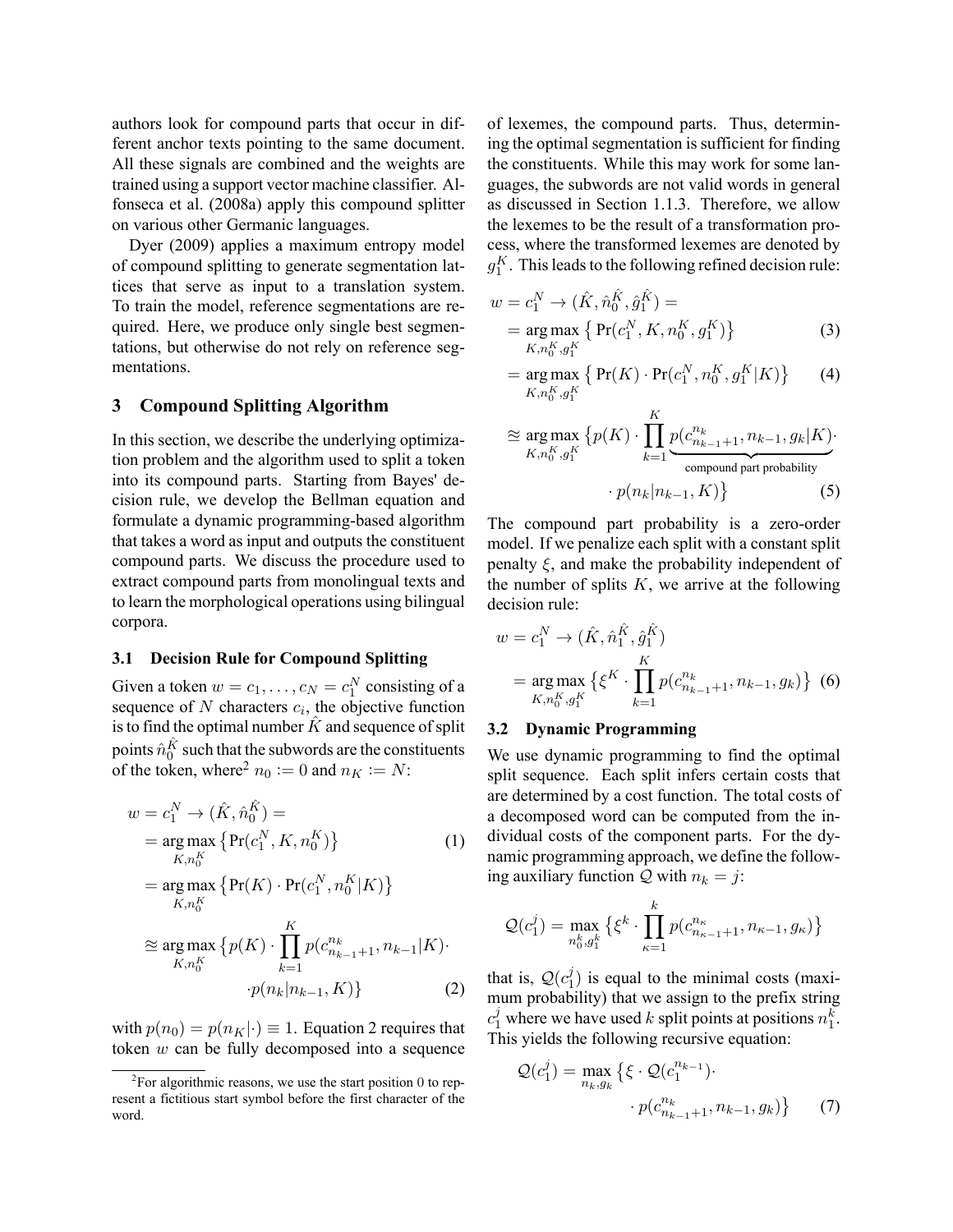**Algorithm 1** Compound splitting **Input:** input word  $w = c_1^N$ **Output:** compound parts  $\mathcal{Q}(0) = 0$  $Q(1) = \cdots = Q(N) = \infty$ **for**  $i = 0, ..., N - 1$  **do for**  $j = i + 1, ..., N$  **do**  $split\text{-}costs = \mathcal{Q}(i) + \text{cost}(c_{i+1}^j, i, g_j) +$ split-penalty **if** split-costs  $Q(j)$  **then**  $Q(j)$  = split-costs  $B(j) = (i, g_j)$ **end if end for end for**

with backpointer

$$
\mathcal{B}(j) = \underset{n_k, g_k}{\arg \max} \left\{ \xi \cdot \mathcal{Q}(c_1^{n_{k-1}}) \cdot \right. \\ \left. \cdot p(c_{n_{k-1}+1}^{n_{k}}, n_{k-1}, g_k) \right\} \tag{8}
$$

Using logarithms in Equations 7 and 8, we can interpret the quantities as additive costs rather than probabilities. This yields Algorithm 1, which is quadratic in the length of the input string. By enforcing that each compound part does not exceed a predefined constant length  $\ell$ , we can change the second **for** loop as follows:

$$
for j = i + 1, ..., min(i + \ell, N) do
$$

With this change, Algorithm 1 becomes linear in the length of the input word,  $O(|w|)$ .

### **4 Cost Function and Knowledge Sources**

The performance of Algorithm 1 depends on the cost function cost( $\cdot$ ), that is, the probability  $p(c_{n_{k-1}+1}^{n_k}, n_{k-1}, g_k)$ . This cost function incorpo-<br>rates knowledge about morpheme transformations, morpheme positions within a compound part, and the compound parts themselves.

# **4.1 Learning Morphological Operations using Phrase Tables**

Let *s* and *t* be strings of the (source) language alphabet *A*. A morphological operation *s*/*t* is a pair of strings  $s, t \in A^*$ , where *s* is replaced by *t*. With the usual definition of the Kleene operator *∗*, *s* and *t* can be empty, denoted by *ε*. An example for such a pair is *ε*/*es*, which models the linking morpheme *es* in the German compound *Bundesagentur* (federal agency):

Bundesagentur  $\rightarrow$  Bund + es + Agentur .

Note that by replacing either *s* or *t* with  $\varepsilon$ , we can model insertions or deletions of morphemes. The explicit dependence on position *nk−*<sup>1</sup> in Equation 6 allows us to determine if we are at the beginning, in the middle, or at the end of a token. Thus, we can distinguish between start, middle, or end morphemes and hypothesize them during search.<sup>3</sup> Although not explicitly listed in Algorithm 1, we disallow sequences of linking morphemes. This can be achieved by setting the costs to infinity for those morpheme hypotheses, which directly succeed another morpheme hypothesis.

To learn the morphological operations involved in compounding, we determine the differences between a compound and its compound parts. This can be done by computing the Levenshtein distance between the compound and its compound parts, with the allowable edit operations being insertion, deletion, or substitution of one or more characters. If we store the current and previous characters, edit operation and the location (prefix, infix or suffix) at each position during calculation of the Levenshtein distance then we can obtain the morphological operations required for compounding. Applying the inverse operations, that is, replacing *t* with *s* yields the operation required for decompounding.

### **4.1.1 Finding Compounds and their Parts**

To learn the morphological operations, we need compounds together with their compound parts. The basic idea of finding compound candidates and their compound parts in a bilingual setting are related to the ideas presented in (Garera and Yarowsky, 2008). Here, we use phrase tables rather than dictionaries. Although phrase tables might contain more noise, we believe that overall phrase tables cover more phenomena of translations than what can be found in dictionaries. The procedure is as follows. We are given a phrase table that provides translations for phrases from a source language *l* into English and from English into *l*. Under the assumption that English does not contain many closed compounds, we can search

<sup>&</sup>lt;sup>3</sup>We jointly optimize over *K* and the split points  $n_k$ , so we know that  $c_{n_{K-1}}^{n_{K}}$  is a suffix of *w*.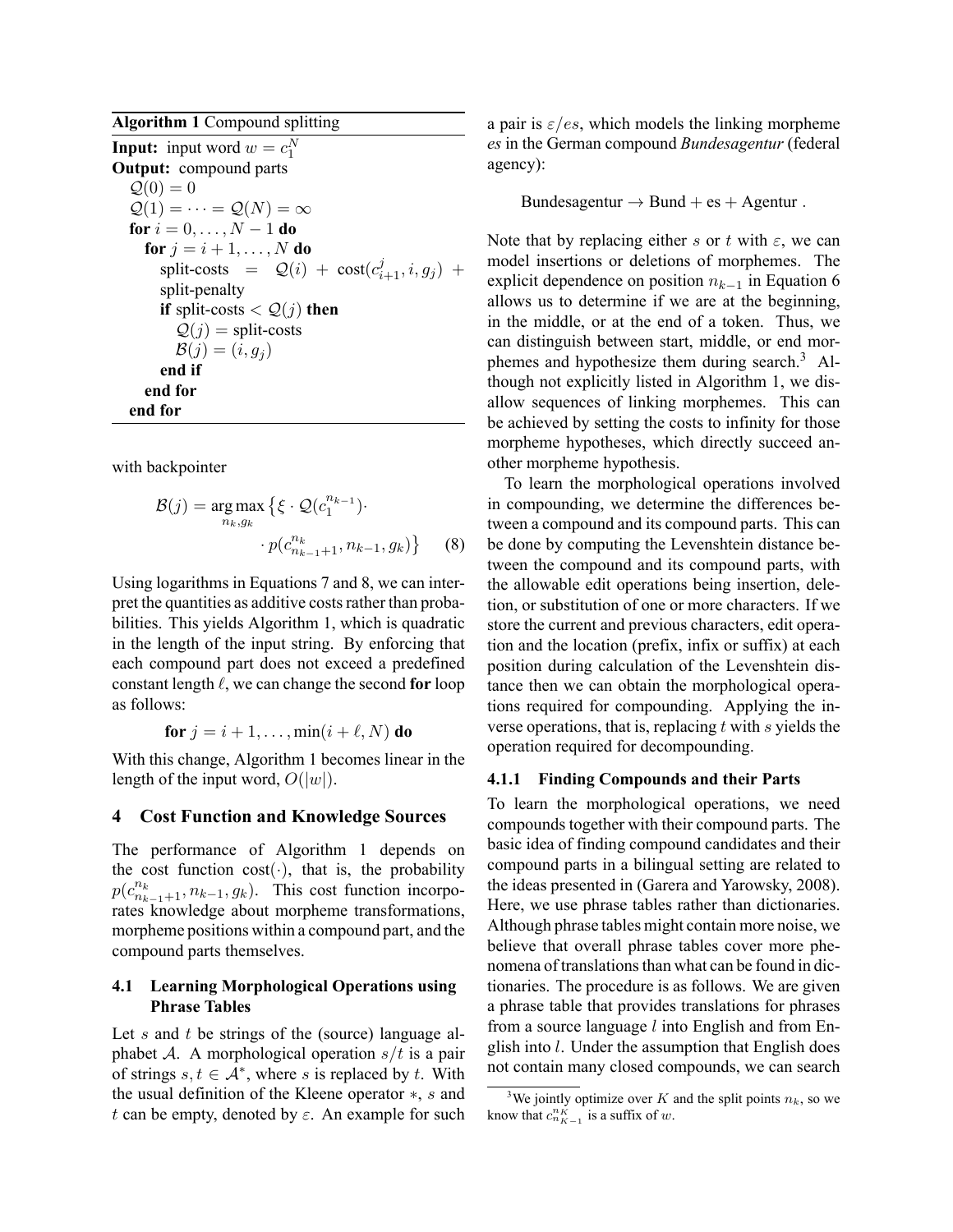the phrase table for those single-token source words *f* in language *l*, which translate into multi-token English phrases  $e_1, \ldots, e_n$  for  $n > 1$ . This results in a list of  $(f; e_1, \ldots, e_n)$  pairs, which are potential compound candidates together with their English translations. If for each pair, we take each token *e<sup>i</sup>* from the English (multi-token) phrase and lookup the corresponding translation for language *l* to get *gi* , we should find entries that have at least some partial match with the original source word *f*, if *f* is a true compound. Because the translation phrase table was generated automatically during the training of a multi-language translation system, there is no guarantee that the original translations are correct. Thus, the bilingual extraction procedure is subject to introduce a certain amount of noise. To mitigate this, thresholds such as minimum edit distance between the potential compound and its parts, minimum co-occurrence frequencies for the selected bilingual phrase pairs and minimum source and target word lengths are used to reduce the noise at the expense of finding fewer compounds. Those entries that obey these constraints are output as triples of form:

$$
(f; e_1, \ldots, e_n; g_1, \ldots, g_n) \tag{9}
$$

where

- *f* is likely to be a compound,
- $\cdot$   $e_1, \ldots, e_n$  is the English translation, and
- $g_1, \ldots, g_n$  are the compound parts of  $f$ .

The following example for German illustrates the process. Suppose that the most probable translation for *Überweisungsbetrag* is*transfer amount* using the phrase table. We then look up the translation back to German for each translated token: *transfer* translates to *Überweisung* and *amount* translates to *Betrag*. We then calculate the distance between all permutations of the parts and the original compound and choose the one with the lowest distance and highest translation probability: *Überweisung Betrag*.

# **4.2 Monolingual Extraction of Compound Parts**

The most important knowledge source required for Algorithm 1 is a word-frequency list of compound parts that is used to compute the split costs. The procedure described in Section 4.1.1 is useful for

learning morphological operations, but it is not sufficient to extract an exhaustive list of compound parts. Such lists can be extracted from monolingual data for which we use language model (LM) word frequency lists in combination with some filter steps. The extraction process is subdivided into 2 passes, one over a high-quality news LM to extract the parts and the other over a web LM to filter the parts.

#### **4.2.1 Phase 1: Bootstrapping pass**

In the first pass, we generate word frequency lists derived from news articles for multiple languages. The motivation for using news articles rather than arbitrary web texts is that news articles are in general less noisy and contain fewer spelling mistakes. The language-dependent word frequency lists are filtered according to a sequence of filter steps. These filter steps include discarding all words that contain digits or punctuations other than hyphen, minimum occurrence frequency, and a minimum length which we set to 4. The output is a table that contains preliminary compound parts together with their respective counts for each language.

#### **4.2.2 Phase 2: Filtering pass**

In the second pass, the compound part vocabulary is further reduced and filtered. We generate a LM vocabulary based on arbitrary web texts for each language and build a compound splitter based on the vocabulary list that was generated in phase 1. We now try to split every word of the web LM vocabulary based on the compound splitter model from phase 1. For the compound parts that occur in the compound splitter output, we determine how often each compound part was used and output only those compound parts whose frequency exceed a predefined threshold *n*.

# **4.3 Example**

Suppose we have the following word frequencies output from pass 1:

| floor  | 10k | poll   | 4k  |
|--------|-----|--------|-----|
| flow   | 9k. | pot    | 5k  |
| flower | 15k | potter | 20k |

In pass 2, we observe the word *flowerpot*. With the above list, the only compound parts used are *flower* and *pot*. If we did not split any other words and threshold at  $n = 1$ , our final list would consist of *flower* and *pot*. This filtering pass has the advantage of outputting only those compound part candidates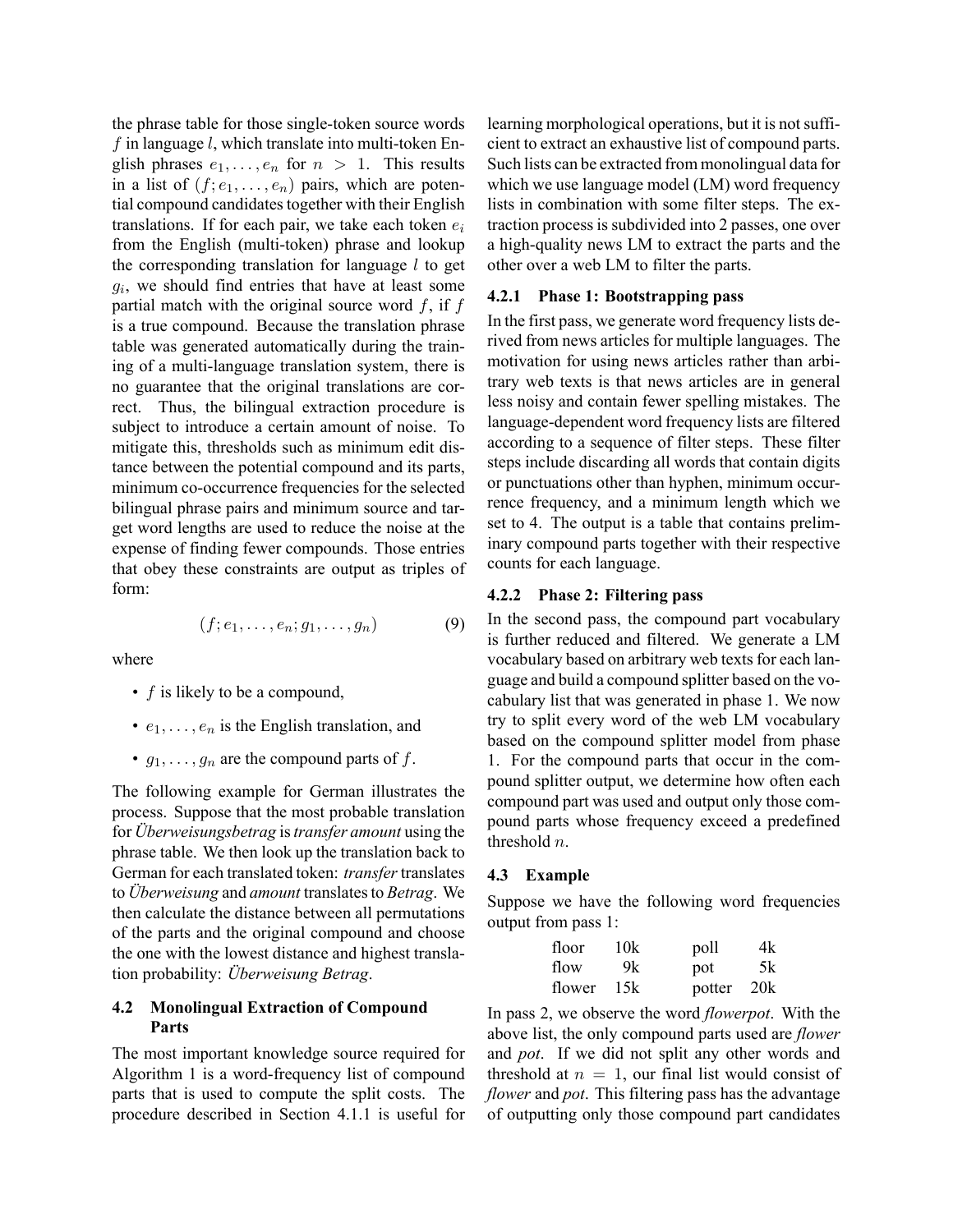which were actually used to split words from web texts. The thresholding also further reduces the risk of introducing noise. Another advantage is that since the set of parts output in the first pass may contain a high number of compounds, the filter is able to remove a large number of these compounds by examining relative frequencies. In our experiments, we have assumed that compound part frequencies are higher than the compound frequency and so remove words from the part list that can themselves be split and have a relatively high frequency. Finally, after removing the low frequency compound parts, we obtain the final compound splitter vocabulary.

# **4.4 Generating Exception Lists**

To avoid eager splitting of non-compounds and named entities, we use a variant of the procedure described in Section 4.1.1. By emitting all those source words that translate with high probability into singletoken English words, we obtain a list of words that should not be split.<sup>4</sup>

### **4.5 Final Cost Function**

The final cost function is defined by the following components which are combined log-linearly.

- The split penalty *ξ* penalizes each compound part to avoid eager splitting.
- The cost for each compound part *g<sup>k</sup>* is computed as  $-\log C(g_k)$ , where  $C(g_k)$  is the unigram count for *g<sup>k</sup>* obtained from the news LM word frequency list. Since we use a zero-order model, we can ignore the normalization and work with unigram counts rather than unigram probabilities.
- Because Algorithm 1 iterates over the characters of the input token *w*, we can infer from the boundaries  $(i, j)$  if we are at the start, in the middle, or at the end of the token. Applying a morphological operation adds costs 1 to the overall costs.

Although the cost function is language dependent, we use the same split penalty weight  $\xi = 20$  for all languages except for German, where the split penalty weight is set to 13*.*5.

# **5 Results**

To show the language independence of the approach within a machine translation task, we translate from languages belonging to different language families into English. The publicly available Europarl corpus is not suitable for demonstrating the utility of compound splitting because there are few unseen compounds in the test section of the Europarl corpus. The WMT shared translation task has a broader domain compared to Europarl but covers only a few languages. Hence, we present results for German-English using the WMT-07 data and cover other languages using non-public corpora which contain news as well as open-domain web texts. Table 1 lists the various corpus statistics. The source languages are grouped according to their language family.

For learning the morphological operations, we allowed the substitution of at most 2 consecutive characters. Furthermore, we only allowed at most one morphological substitution to avoid introducing too much noise. The found morphological operations were sorted according to their frequencies. Those which occurred less than 100 times were discarded. Examples of extracted morphological operations are given in Table 2. Because the extraction procedure described in Section 4.1 is not purely restricted to the case of decompounding, we found that many morphological operations emitted by this procedure reflect morphological variations that are not directly linked to compounding, but caused by inflections.

To generate the language-dependent lists of compound parts, we used language model vocabulary lists<sup>5</sup> generated from news texts for different languages as seeds for the first pass. These lists were filtered by discarding all entries that either contained digits, punctuations other than hyphens, or sequences of the same characters. In addition, the infrequent entries were discarded as well to further reduce noise. For the second pass, we used the lists generated in the first pass together with the learned morphological operations to construct a preliminary compound splitter. We then generated vocabulary lists for monolingual web texts and applied the preliminary compound splitter onto this list. The used

<sup>&</sup>lt;sup>4</sup>Because we will translate only into English, this is not an issue for the introductory example *flowerpot*.

<sup>&</sup>lt;sup>5</sup>The vocabulary lists also contain the word frequencies. We use the term vocabulary list synonymously for a word frequency list.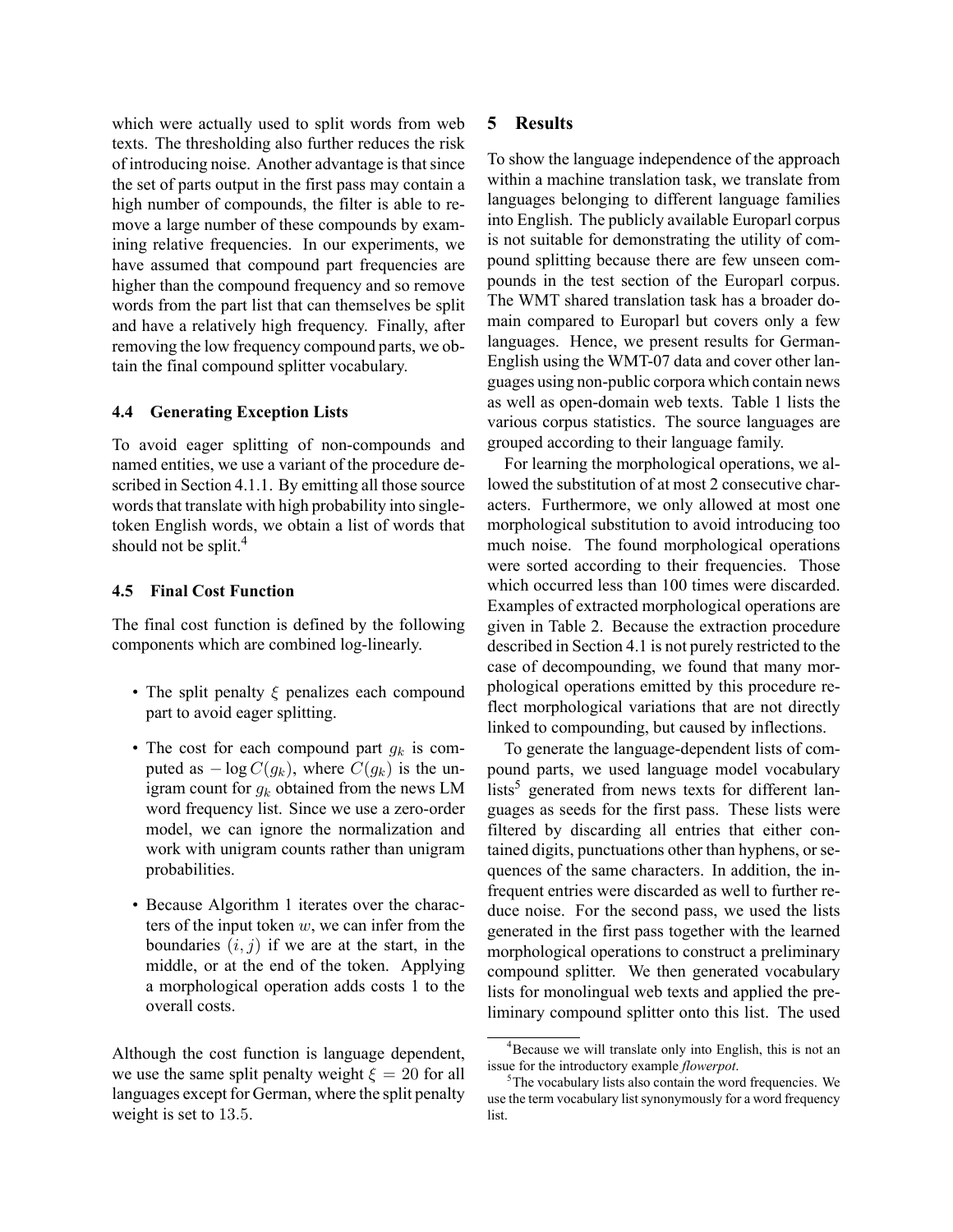| Family   | Src Language |      | $\#T$ okens Train src/trg |         | $\#T$ okens Dev src/trg |         | $\#T$ okens Tst src/trg |
|----------|--------------|------|---------------------------|---------|-------------------------|---------|-------------------------|
| Germanic | Danish       | 196M | 201M                      | 43, 475 | 44, 479                 | 72, 275 | 74,504                  |
|          | German       | 43M  | 45M                       | 23, 151 | 22,646                  | 45,077  | 43,777                  |
|          | Norwegian    | 251M | 255M                      | 42,096  | 43,824                  | 70, 257 | 73,556                  |
|          | Swedish      | 201M | 213M                      | 42, 365 | 44,559                  | 70,666  | 74,547                  |
| Hellenic | Greek        | 153M | 148M                      | 47,576  | 44,658                  | 79,501  | 74,776                  |
| Uralic   | Estonian     | 199M | 244M                      | 34,987  | 44,658                  | 57,916  | 74,765                  |
|          | Finnish      | 205M | 246M                      | 32, 119 | 44,658                  | 53, 365 | 74,771                  |

Table 1: Corpus statistics for various language pairs. The target language is always English. The source languages are grouped according to their language family.

| Language  | morpholog. operations                                                                                                |
|-----------|----------------------------------------------------------------------------------------------------------------------|
| Danish    | $-\mathcal{E}$ , $s/\varepsilon$                                                                                     |
| German    | $-\ell \varepsilon$ , s/ $\varepsilon$ , es/ $\varepsilon$ , n/ $\varepsilon$ , e/ $\varepsilon$ , en/ $\varepsilon$ |
| Norwegian | $-\ell \varepsilon$ , s/ $\varepsilon$ , e/ $\varepsilon$                                                            |
| Swedish   | $-\mathscr{E}, s\mathscr{E}$                                                                                         |
| Greek     | $\varepsilon/\alpha$ , $\varepsilon/\varsigma$ , $\varepsilon/\eta$ , o/i, o/i, o/v                                  |
| Estonian  | $-\ell \varepsilon$ , e $\ell \varepsilon$ , se $\ell \varepsilon$                                                   |
| Finnish   | $\varepsilon/n$ , n/ $\varepsilon, \varepsilon$ /en                                                                  |

Table 2: Examples of morphological operations that were extracted from bilingual corpora.

compound parts were collected and sorted according to their frequencies. Those which were used at least 2 times were kept in the final compound parts lists. Table 3 reports the number of compound parts kept after each pass. For example, the Finnish news vocabulary list initially contained 1.7M entries. After removing non-alpha and infrequent words in the first filter step, we obtained 190K entries. Using the preliminary compound splitter in the second filter step resulted in 73K compound part entries.

The finally obtained compound splitter was integrated into the preprocessing pipeline of a stateof-the-art statistical phrase-based machine translation system that works similar to the Moses decoder (Koehn et al., 2007). By applying the compound splitter during both training and decoding we ensured that source language tokens were split in the same way. Table 4 presents results for various language-pairs with and without decompounding. Both the Germanic and the Uralic languages show significant BLEU score improvements of 1.3 BLEU points on average. The confidence intervals were computed using the bootstrap resampling normal approximation method described in (Noreen, 1989). While the compounding process for Germanic languages is rather simple and requires only a few linking morphemes, compounds used in Uralic languages have a richer morphology. In contrast to the Germanic and Uralic languages, we did not observe improvements for Greek. To investigate this lack of performance, we turned off transliteration and kept unknown source words in their original script. We analyzed the number of remaining source characters in the baseline system and the system using compound splitting by counting the number of Greek characters in the translation output. The number of remaining Greek characters in the translation output was reduced from 6*,* 715 in the baseline system to 3*,* 624 in the system which used decompounding. In addition, a few other metrics like the number of source words that consisted of more than 15 characters decreased as well. Because we do not know how many compounds are actually contained in the Greek source sentences<sup>6</sup> and because the frequency of using compounds might vary across languages, we cannot expect the same performance gains across languages belonging to different language families. An interesting observation is, however, that if one language from a language family shows performance gains, then there are performance gains for all the languages in that family. We also investigated the effect of not using any morphological operations. Disallowing all morphological operations accounts for a loss of 0.1 - 0.2 BLEU points across translation systems and increases the compound parts vocabulary lists by up to 20%, which means that most of the gains can be achieved with simple concatenation.

The exception lists were generated according to the procedure described in Section 4.4. Since we aimed for precision rather than recall when constructing these lists, we inserted only those source

<sup>&</sup>lt;sup>6</sup>Quite a few of the remaining Greek characters belong to rare named entities.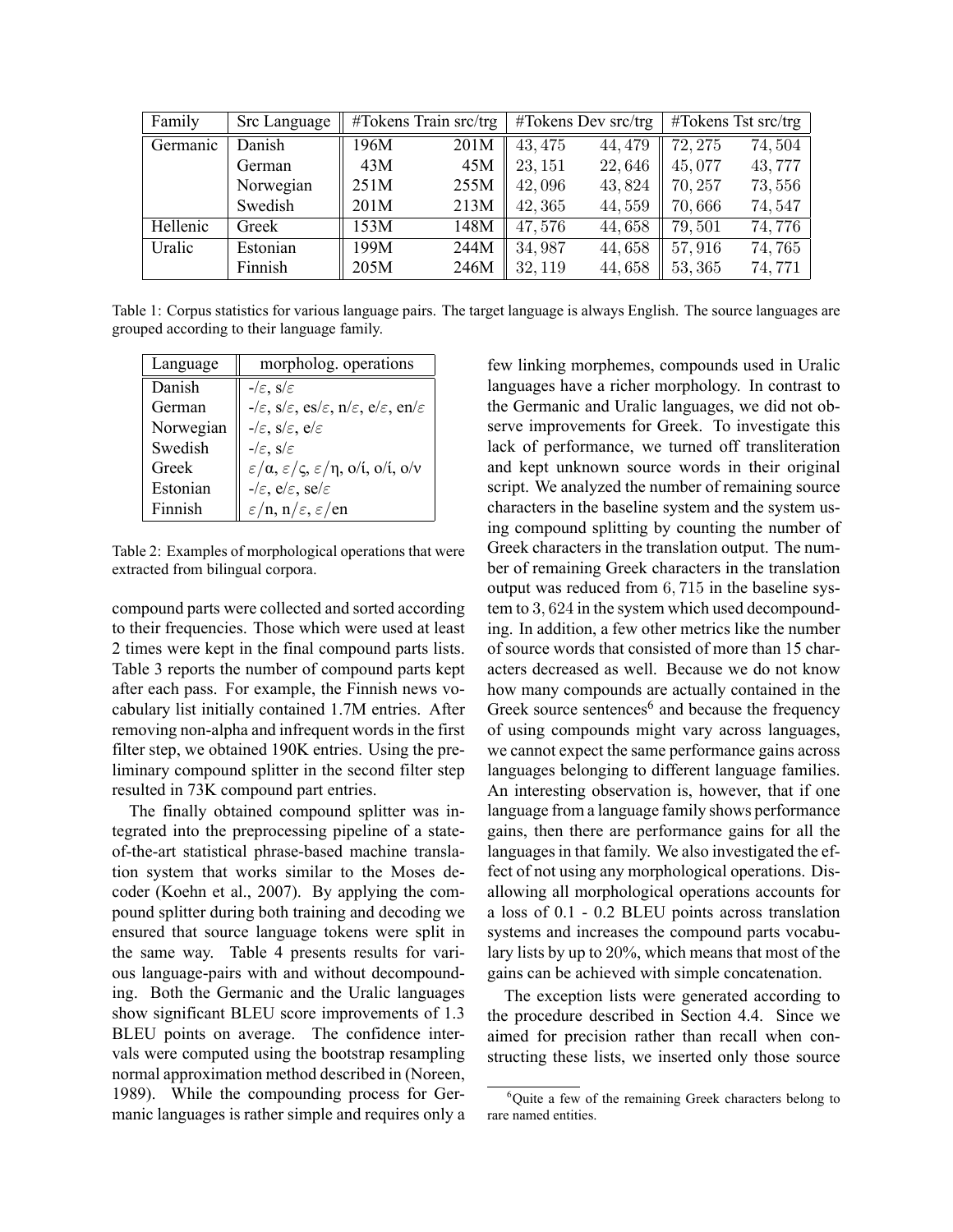| Language  | initial vocab size | #parts after 1st pass | #parts after 2nd pass |
|-----------|--------------------|-----------------------|-----------------------|
| Danish    | 918,708            | 132, 247              | 49,592                |
| German    | 7,908,927          | 247,606               | 45,059                |
| Norwegian | 1, 417, 129        | 237,099               | 62, 107               |
| Swedish   | 1,907,632          | 284,660               | 82, 120               |
| Greek     | 877, 313           | 136,436               | 33, 130               |
| Estonian  | 742, 185           | 81,132                | 36,629                |
| Finnish   | 1,704,415          | 190,507               | 73,568                |

Table 3: Number of remaining compound parts for various languages after the first and second filter step.

| System        | $BLEU[\%]$ w/o splitting | $ BLEU[\%]$ w splitting | Δ    | CI 95%       |
|---------------|--------------------------|-------------------------|------|--------------|
| Danish        | 42.55                    | 44.39                   | 1.84 | $(\pm 0.65)$ |
| German WMT-07 | 25.76                    | 26.60                   | 0.84 | $(\pm 0.70)$ |
| Norwegian     | 42.77                    | 44.58                   | 1.81 | $(\pm 0.64)$ |
| Swedish       | 36.28                    | 38.04                   | 1.76 | $(\pm 0.62)$ |
| Greek         | 31.85                    | 31.91                   | 0.06 | $(\pm 0.61)$ |
| Estonian      | 20.52                    | 21.20                   | 0.68 | $(\pm 0.50)$ |
| Finnish       | 25.24                    | 26.64                   | 1.40 | $(\pm 0.57)$ |

Table 4: BLEU score results for various languages translated into English with and without compound splitting.

| Language | Split | source                                            | translation                                     |  |  |
|----------|-------|---------------------------------------------------|-------------------------------------------------|--|--|
| German   | no    | Die EU ist nicht einfach ein Freundschaftsclub.   | The EU is not just a Freundschaftsclub.         |  |  |
|          | ves   | Die EU ist nicht einfach ein Freundschaft Club    | The EU is not simply a friendship club.         |  |  |
| Greek    | no    | Τι είναι παλμοκωδική διαμόρφωση;                  | What παλμοκωδική configuration?                 |  |  |
|          | yes   | Τι είναι παλμο κωδικη διαμόρφωση;                 | What is pulse code modulation?                  |  |  |
| Finnish  | no    | Lisävuodevaatteet ja pyyheliinat ovat kaapissa.   | Lisävuodevaatteet and towels are in the closet. |  |  |
|          | ves   | Lisä Vuode Vaatteet ja pyyheliinat ovat kaapissa. | Extra bed linen and towels are in the closet.   |  |  |

Table 5: Examples of translations into English with and without compound splitting.

words whose co-occurrence count with a unigram translation was at least 1*,* 000 and whose translation probability was larger than 0*.*1. Furthermore, we required that at least 70% of all target phrase entries for a given source word had to be unigrams. All decompounding results reported in Table 4 were generated using these exception lists, which prevented wrong splits caused by otherwise overly eager splitting.

# **6 Conclusion and Outlook**

We have presented a language-independent method for decompounding that improves translations for compounds that otherwise rarely occur in the bilingual training data. We learned a set of morphological operations from a translation phrase table and determined suitable compound part candidates from monolingual data in a two pass process. This allowed us to learn morphemes and operations for languages where these lists are not available. In addition, we have used the bilingual information stored in the phrase table to avoid splitting non-compounds as well as frequent named entities. All knowledge sources were combined in a cost function that was applied in a compound splitter based on dynamic programming. Finally, we have shown this improves translation performance on languages from different language families.

The weights were not optimized in a systematic way but set manually to their respective values. In the future, the weights of the cost function should be learned automatically by optimizing an appropriate error function. Instead of using gold data, the development data for optimizing the error function could be collected without supervision using the methods proposed in this paper.